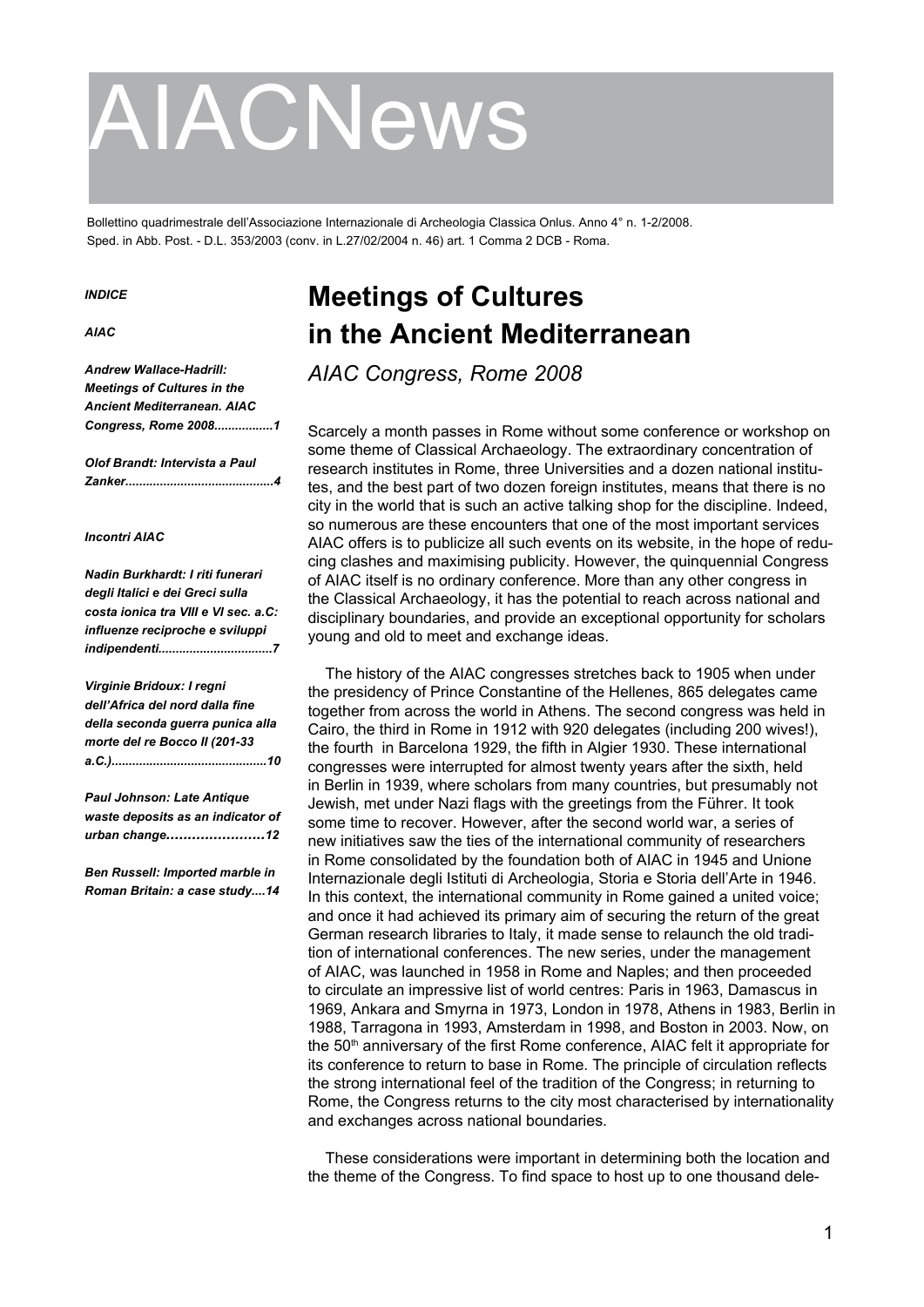gates is no easy matter, and the committee particularly wanted to avoid the anonymity of a congress hotel on the outskirts of the city. They also felt that to use one of the three Roman Universities, each of which has often hosted important conferences in the discipline, would be fail to bring out the international character of the event. Nor, for obvious logistical reasons, would it have been practicable to host it in any of the foreign academies, several of which, notably the German Archaeological Institute and the Ecole Française, would be badly affected by building works. The choice fell on the magnificent building of the Food and Agriculture Organisation both because of its superb facilities and its international character. Designed for Mussolini in 1939 to house the Ministry of Italian Africa, the building was only completed in 1950 and since 1951 it has housed the UN's international efforts to combat world food problems. Frequently passed by all those moving between the Circus Maximus, the Aventine and the Baths of Caracalla, it is not a building remotely familiar to tourists or archaeologists; but in addition to a fine series of conference rooms, including the principal one with a capacity of 1,200 delegates, and a magnificent atrium, it also rejoices in a roof terrace with spectacular views over the Palatine, with generous restaurant facilities. Its central location makes it highly accessible (the Circo Massimo metro stop is immediately by its entrance). This seemed to us the ideal location, both international and 'neutral', to host the principal proceedings of the Congress; while it would also be possible to offer delegates the chance to visit numerous academies and institutions throughout the city by hosting the evening poster sessions there.

That concept of international exchange underlies the choice of theme for the Congress. The challenge in identifying a theme is to create a real coherence without being too narrowly specialist, especially given the frequency in Rome of important conferences with such specialist focus. Part of the tradition of the Congress is that it should have a thematic focus, and offer more than an amorphous collection of specialists talking about their own projects. So the Paris Congress focused on the spread of Greek and Roman civilisation to the peripheries ('Le rayonment des civilisations grecque et romaine sur les cultures périphériques'). Athens focused on Classical Art, Berlin on Hellenism, Tarragona on the City in the Roman World. More recent Congresses, at both Amsterdam and Boston, had offered multiple themes. We wished both to represent a wide breadth of interests, that would leave space for Greek and Roman, centre and periphery, art history, architecture, landscape archaeology and urbanism, theory and fieldwork, while offering a theme coherent enough to provide an overarching framework. The choice of 'Meetings of cultures in the Ancient Mediterranean' was intended both to reflect the spirit of AIAC itself, and provoke reflection on it: Rome is where scholars from different academic cultures converge to exchange ideas, and it is a good place to reflect on the process of cultural meetings and exchanges in antiquity.

The response to our Call for Papers, sent out in November 2006, was quite extraordinary. We asked for proposals both for complete six-paper sessions and for individual contributions, and received an overwhelming response to both invitations. In the end, 93 proposals for six-paper sessions were logged and 328 for individual contributions, with a total of over 1000 names of contributors involved. It was evident that even in the course of a five-day congress, it would not be possible to accommodate more than a fraction of these proposals. We wished the sessions to represent a broad thematic range, and to involve delegates from as wide a range of countries as possible. Inevitably, we would have to disappoint numerous distinguished colleagues. In the end, the committee by focusing on the contributions with the closest thematic fit to the overall theme of the Congress, was able to reduce the proposals to just under 70 sessions, three of which, on the first and last days, will be plenary, in FAO's great plenary conference room, and the rest will run over three and a half days in 6 parallel sessions. In all, these sessions involve, as speakers, chairs and discussants, some 500 individuals. These represent a total of 37 countries, with the largest numbers from Italy (193), Spain (53), the UK (44), France (37), Germany (29), and the USA/Canada (27), but also a significant number of east European countries (Albania, Bulgaria, Hungary, Macedonia, Romania, Russia, Serbia, Ukraine) and from North Africa and Mid East (Algeria, Egypt, Israel, Lebanon, Libya, Tunisia and Turkey) and from Latin America and Japan.

#### ASSOCIAZIONE INTERNAZIONALE DI ARCHEOLOGIA CLASSICA (AIAC)

Sede: Via degli Astalli 4. Orario di apertura dell'ufficio: lunedì - martedì - venerdì: ore 16.00 - 18.00.

Recapito postale: Piazza San Marco, 49, I-00186 Roma, Italia. Tel./fax: ++39 06-6798798 Web: www.aiac.org E-mail: info@aiac.org Codice fiscale: 80241430588 Partita Iva: 05952871001 Banca Intesa ABI 03069 CAB 05057 C/C 3235030171 IBAN: IT76 H030 6905 0570 0323 5030 717 BIC: BCI TIT MM709

#### *AIACNews*

Direttore responsabile: Maria Teresa D'Alessio (tessa@inwind.it). Editore: Associazione Internazionale di Archeologia Classica onlus (AIAC). Piazza San Marco, 49 I-00186 Roma. Tel. / fax ++39 06 6798798. E-mail: info@aiac.org Homepage: http://www.aiac.org Redazione: Olof Brandt, Helga Di Giuseppe. Registrazione Tribunale di Roma: n. 333/2005 del 12 agosto 2005. Stampatore: Spedalgraf S.r.l. Via dello Scalo Tiburtino s.n.c. 00159 Roma Chiuso in tipografia: il 15 luglio 2008.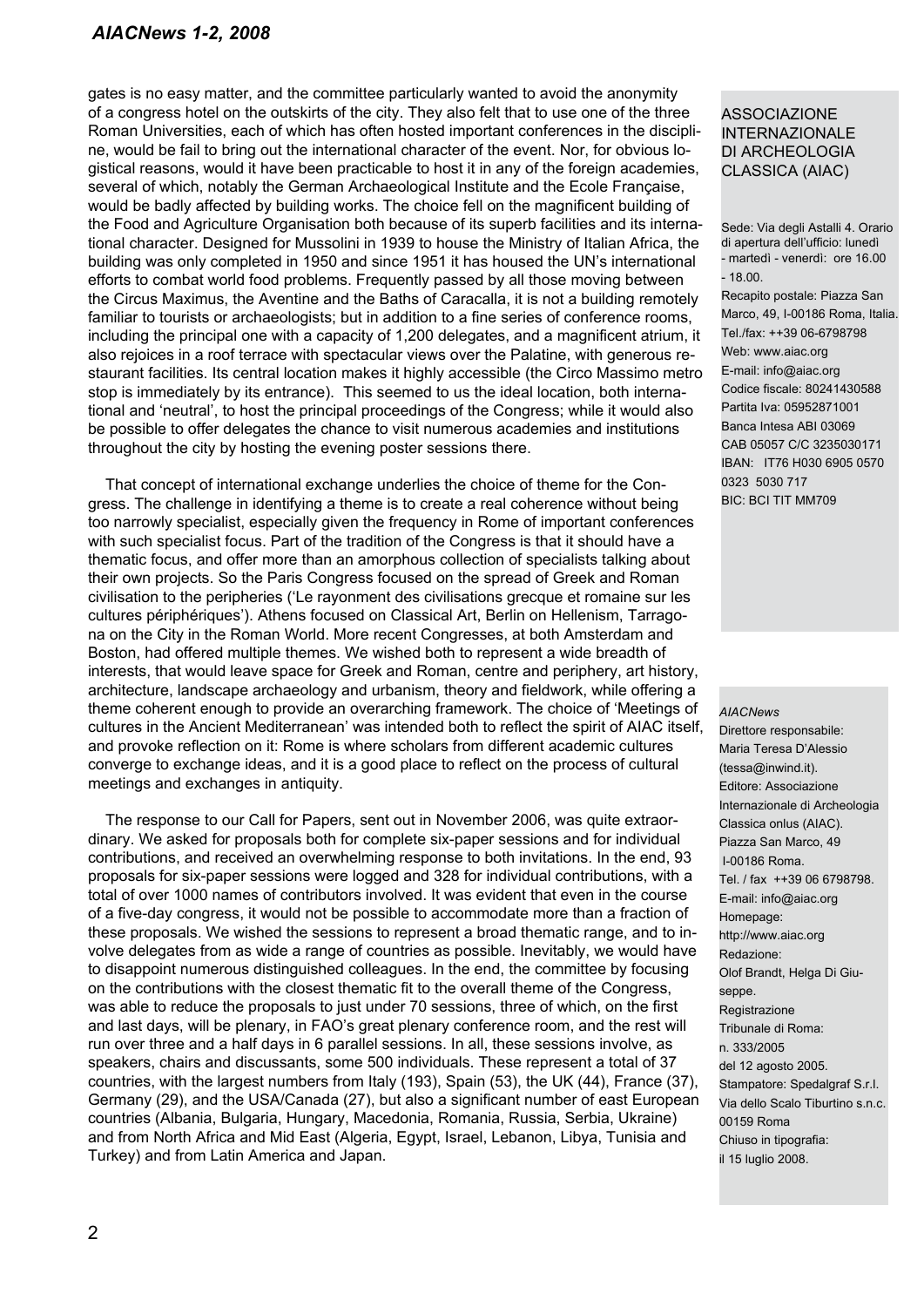The plenary sessions, with 16 invited speakers, address two themes: first, most broadly, the idea of the meeting of cultures, then the role of Rome itself as a historic site for the meetings of cultures. The parallel sessions are split into 6 thematic threads: *Exchanges in the ancient Mediterranean*, with particular attention to cross-Mediterranean trade and population movements; *Meetings of East and West*, with a particular focus on the Near East and contacts with the Orient; *Hellenes and non-Hellenes*, including not only Greek colonial influence on other cultures, but the impact of Roman power on Greece; *Italy, between Etruscan, Greek and Other*, with sessions on Etruria, Latium, Campania, North Italy and Magna Graecia; the *Western Mediterranean and Africa*, with particular emphasis on Punic contacts in Africa, Sicily, Sardinia and Spain; and *Art, language and religion*, including the language of images, myth and religion, oriental cults, and gardens. The full programme is available, albeit in provisional form, on the AIAC website.

One problem that confronts every large congress is the publication of the Acta. Particularly in the case of a congress as large as this, which could comfortable fill six fat volumes of proceedings, there tend to be inordinate delays in publication, related both to the difficulties of coordinating several hundred contributors, and to the inescapable financial difficulties involved. AIAC wishes to solve this problem in the same way that it solved the publication of the *Fasti Archaeologici*, which on paper became prohibitively expensive and desperately out of date, namely by turning to the power of the internet. *Fasti Online* now offers free and up-todate access to brief reports of archaeological work in thousands of sites in a dozen countries; and its linked publication, *FOLD&R*, carries several hundred interim reports, with full colour illustration, of archaeological projects. We intend to publish the Acta of the Congress in the same way: electronically, swiftly, and in full colour. Publication will not be delayed by the slowest contributors, since they can be updated progressively. We do not rule out addition publication in hard copy; but in modern publishing conditions, this can only be of a selection of papers with especially coherent focus.

To balance the thematic focus of the Congress, we felt it important to use the poster sessions to allow colleagues to report on new excavation, discoveries and projects. Some 250 poster proposals have been accepted, and these will be on view on two of the evenings of the congress ( $23<sup>rd</sup>$  and  $25<sup>th</sup>$  of September) in the two areas of Rome marked by close concentrations of foreign academies: the Gianicolo, at the American, Spanish, Finnish, Swedish and Norwegian academies, and in the Valle Giulia, in the Austrian, British, Belgian, Dutch, Danish and Romanian academies. Since none of these buildings can cope with the simultaneous arrival of a thousand delegates, we hope that in spreading across the academies, delegates will both be able to visit a broader range of places, and enjoy the hospitality of these remarkable institutions. There will also be opportunities on other evenings to visit the Temple of Hadrian, and for a limited number of delegates to visit the Palazzo Farnese. They will also be encouraged to visit AIAC's own base in the Palazzo Venezia.

The organisers have deliberately refrained from making arrangements for accommodation and travel. Some speakers will be hosted in the foreign academies, but we encourage the majority to find their own hotels to fit their own budgets. The internet has transformed the ease of booking rooms in Rome, and we cannot, as a group of academics rather than travel agents, presume to make any recommendations. The option of identifying a single 'conference hotel', or indeed hotel chain, was rejected when we realised that most delegates would prefer to go their own way, and have very different expectations and budgets. We can only urge all participants to book swiftly, since Rome is busy all year, and September, as an especially lovely month to be in Rome, tends to get booked up.

We believe the Congress will offer colleagues from all over the world a quite exceptional opportunity to meet and exchange ideas. But it is also an enormous challenge of organisation, and the busy members of the organising committee are conscious how heavily they rely on the energies and talents of the small group of postgraduate assistants who are seeing it through, Valentina Da Pozzo, Martina Dalla Riva, Silvia De Vitis, Aimee Forster, and the volunteers who in turn support them. It takes elaborate organisations to support large, commercial congresses; we hope that ours will run as smoothly as any of those, while wearing a more human face, of a conference organised by scholars for scholars.

Andrew Wallace-Hadriill 1 June 2008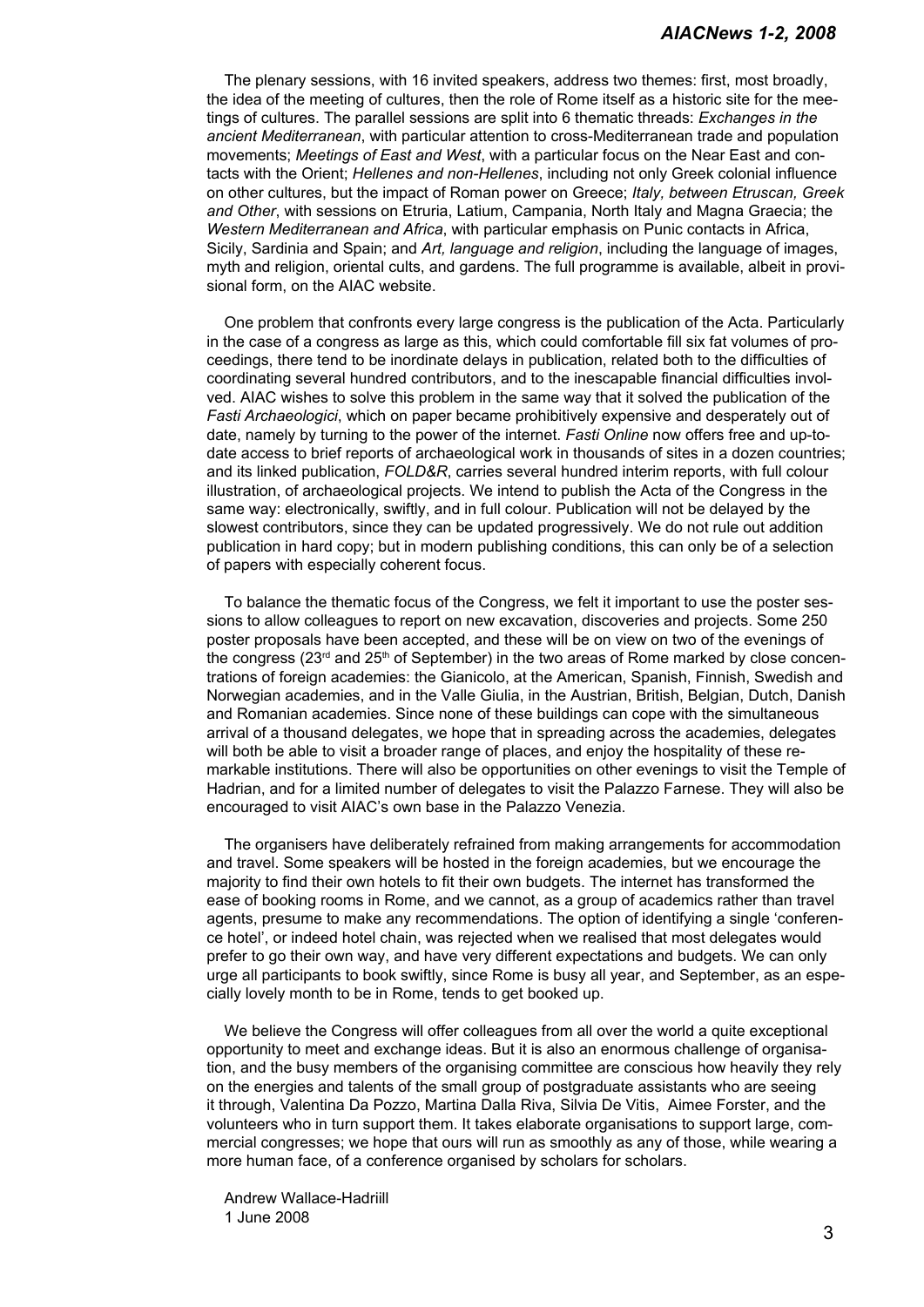## **"L'estetica come espressione della storia" Intervista a Paul Zanker**

*Paul Zanker, nato nel 1937 a Konstanz (Germania), è stato professore di archeologia classica a Friburgo, Gottinga e Monaco di Baviera e Direttore dell'Istituto Archeologico Germanico di Roma 1996-2002. Dal 2002 è professore di storia dell'arte antica alla Scuola Normale Superiore a Pisa.*

#### *-Dove ha studiato?*

Ho studiato a Monaco, a Friburgo e a Roma.

#### *-A Roma cosa ha fatto?*

Sono venuto a Roma nel 1958-1959 con una borsa di studio italiana ma senza aver deciso esattamente cosa volessi studiare: storia medievale, letteratura oppure archeologia classica. Conoscevo già un po' la città, perché al liceo ero venuto durante le vacanze a fare la guida nelle catacombe di Domitilla. Roma mi ha poi aiutato a decidere di proseguire con l'archeologia. All'università ho seguito le lezioni di Bianchi Bandinelli, che mi affascinavano, ma che troppo spesso si faceva sostituire. Perciò ho studiato più o meno da solo nei musei e nel vecchio DAI in Via Sardegna.

#### *-Durante i suoi studi quali sono stati i suoi maestri?*

A Monaco ho seguito l'insegnamento dell'archeologo classico più famoso in Germania all'epoca, Ernst Buschor. Si tratta di pura "Stilforschung". Per un semestre intero abbiamo imparato a datare i kouroi. Non mi ha soddisfatto, perché sentivo che si trattava più di arte che di storia. Dopo un anno sono andato a Friburgo e ho provato a studiare medicina, ma ho presto abbandonato questa strada e mi sono dato allo studio della storia per tornare alla fine di nuovo all'archeologia. Ho fatto il dottorato con Walter Herwig Schuchhardt, un eminente conoscitore della scultura greca. Da lui ho imparato a guardare e descrivere con attenzione. Ma l'argomento della tesi è stata una scelta mia: "Der Wandel der Gestalt des Gottes Hermes in der attischen Vasenmalerei". In maniera piuttosto ingenua volevo studiare la storia della religione attraverso le immagini.

Mi hanno segnato profondamente lo studioso di storia antica Herbert Nesselhauf a Friburgo e lo storico moderno Ernst Schnabel a Monaco.

#### *-Lei quindi non sente di poter dire "Io sono allievo di…"?*

Provo una profonda gratitudine nei confronti di questi diversi docenti, ma non nel senso di appartenere ad una "scuola". Di questo gli sono grato. Il grande merito di Schuchhardt è stato di permettere a ognuno di crescere come voleva. Ho cercato di riproporre questo atteggiamento anche nella mia attività di docente.

Sono stato molto segnato dai soggiorni a Roma dopo il 1967, quando ho conosciuto gli allievi di Bianchi Bandinelli e ho fatto amicizia soprattutto con Coarelli, Torelli e Zevi. Naturalmente il clima politico era importante. Il modo aperto di ragionare e l'approccio storico-politico sono stati come una liberazione per me e per altri provenienti dalla Bundesrepublik della restaurazione. Eravamo tutti giovani, avevamo 27-28 anni, e nutrivamo la speranza di poter reinventare l'archeologia.

#### *-Anche il tentativo di fare una lettura politica dell'arte e dell'immagine?*

Le questioni politiche erano nell'aria e hanno ispirato i miei primi lavori sulle piazze imperiali di Roma e sui ritratti imperiali.

-*Da una parte si può dire che Lei era parte di questa generazione nuova, questo modo nuovo di interpretare e vedere anche come si rifletteva la politica nell'arte. D'altra parte però Lei come argomenti per i suoi studi si è messo proprio al centro della tradizione classica partendo dalla pittura vascolare greca.*

In questo sono stato e sono ancora molto segnato da questa tradizione tedesca, se vogliamo dalla tradizione di Winckelman. Ma già la tesi di laurea aveva avuto un approccio storico, e anche nello Habilitationschrift ho tentato di andare contro la "Meisterforschung", con un grande successo, come si è poi rivelato. Volevo dimostrare che ogni tempo ha il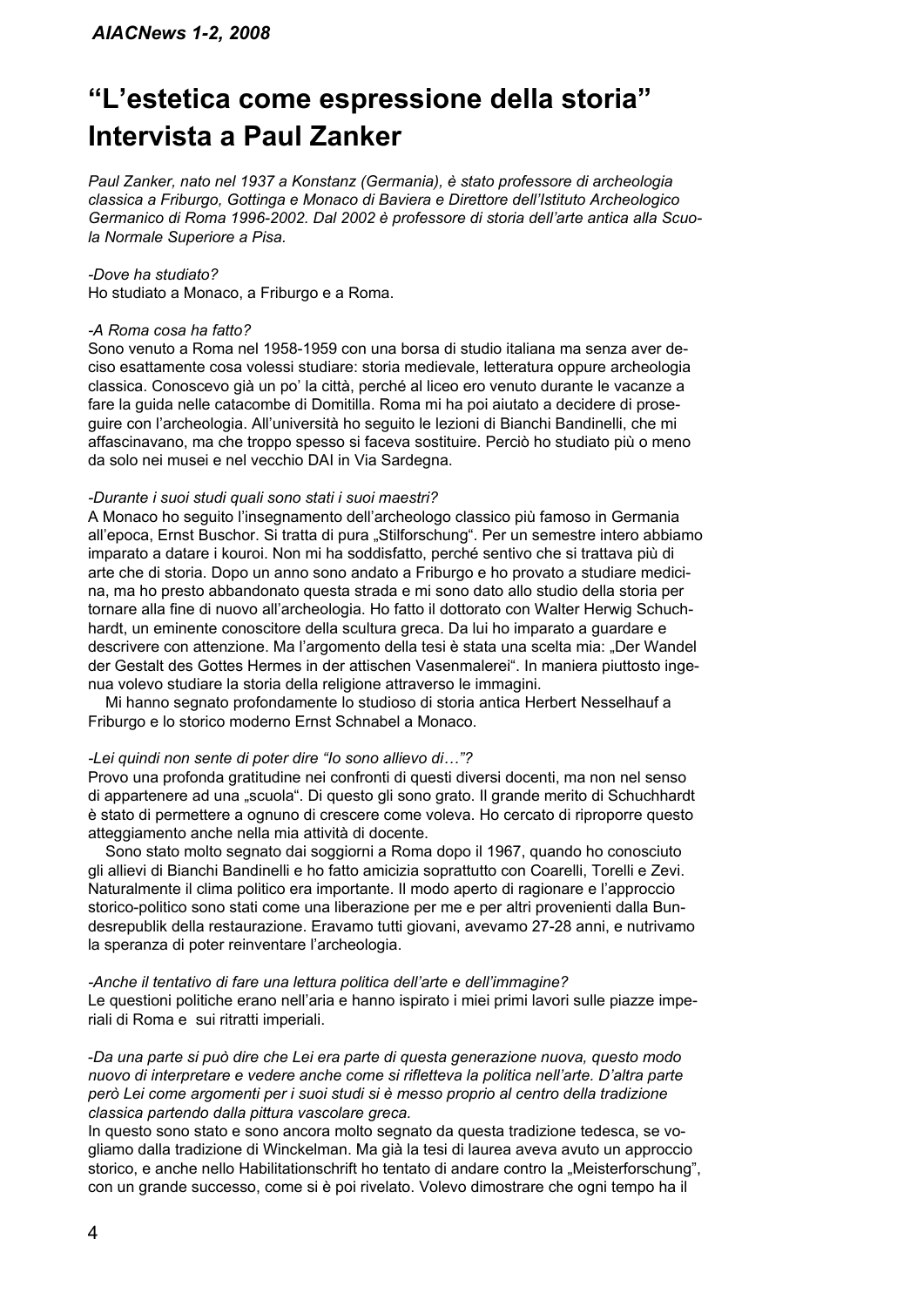

*Paul Zanker nella sede dell'AIAC (Foto di Olof Brandt)*

suo gusto artistico, e che questo dipende dalla situazione storica generale o meglio dalla mentalità del periodo.

Il mio pressante interesse per i contesti storici più ampi mi ha anche impedito di diventare uno specialista. L'unico campo in cui mi potrei definire tale è probabilmente la ritrattistica, dove mi sono impegnato anche troppo nel lavoro di catalogazione. Dopo le questioni politiche nel libro su Augusto, mi interessava un approccio socio-politico e successivamente sempre più la storia della mentalità.

L'interesse per l'arte meno bella dei ceti medi, al quale la scuola di Bianchi Bandinelli aveva dato impulso, mi ha portato a posare lo sguardo sui rilievi funerari, gli altari funerari, le urne ecc. Tutto ciò doveva essere prima di tutto studiato e pubblicato come un'arte per le masse. Ho cercato di dare un contributo in questo senso insieme ai miei allievi. Ma anche la forma artistica è stata sempre importante per me. Continuo a pensare che dobbiamo fare ricerche sullo stile ma come storia. Nei mutamenti di forma e nel gusto estetico si riflettono i cambiamenti della mentalità. Il problema è che prima di tutto bisogna sviluppare un metodo preciso. Non mi interessa un'estetica avulsa dalla storia, il bello come tale, ma la sua storia.

#### -*Lei cosa si sente soprattutto? Archeologo, storico dell'arte, storico?*

Non faccio distinzione tra queste discipline, un archeologo della mia impostazione deve essere in primo luogo uno storico, uno storico della cultura.

#### *-Però ognuno di noi si definisce un po' nel tipo di materiale che siamo abituati a trattare e che suscita anche la nostra passione.*

Come ho già detto, mi risulta difficile. Mi sono mosso dalla cosiddetta Idealplastik alle piazze, ai ritratti, alla città come spazio vitale, e continuo a muovermi come un pendolo tra questi campi.

#### *-Ha scelto di lavorare soprattutto su un materiale ellenistico-romano.*

In Germania, il docente di archeologia insegna ugualmente archeologia greca e romana. Anch'io ho tenuto lezioni e conferenze che spaziavano dall'arte arcaica greca fino all'età tardoantica. Nelle mie ricerche ho privilegiato il periodo ellenistico-romano perché mi volevo allontanare dai campi di ricerca delle generazioni precedenti. All'università non ho imparato nulla sull'arte romana, per non parlare dell'archeologia in generale. Mi interessava ciò che non conoscevo. E' anche più facile applicare le nuove domande nel campo romano. L'epoca del Partenone mi sembrava che avesse bisogno di una pausa di riposo, perché era stata tanto studiata dagli studiosi che si occupavano di stile.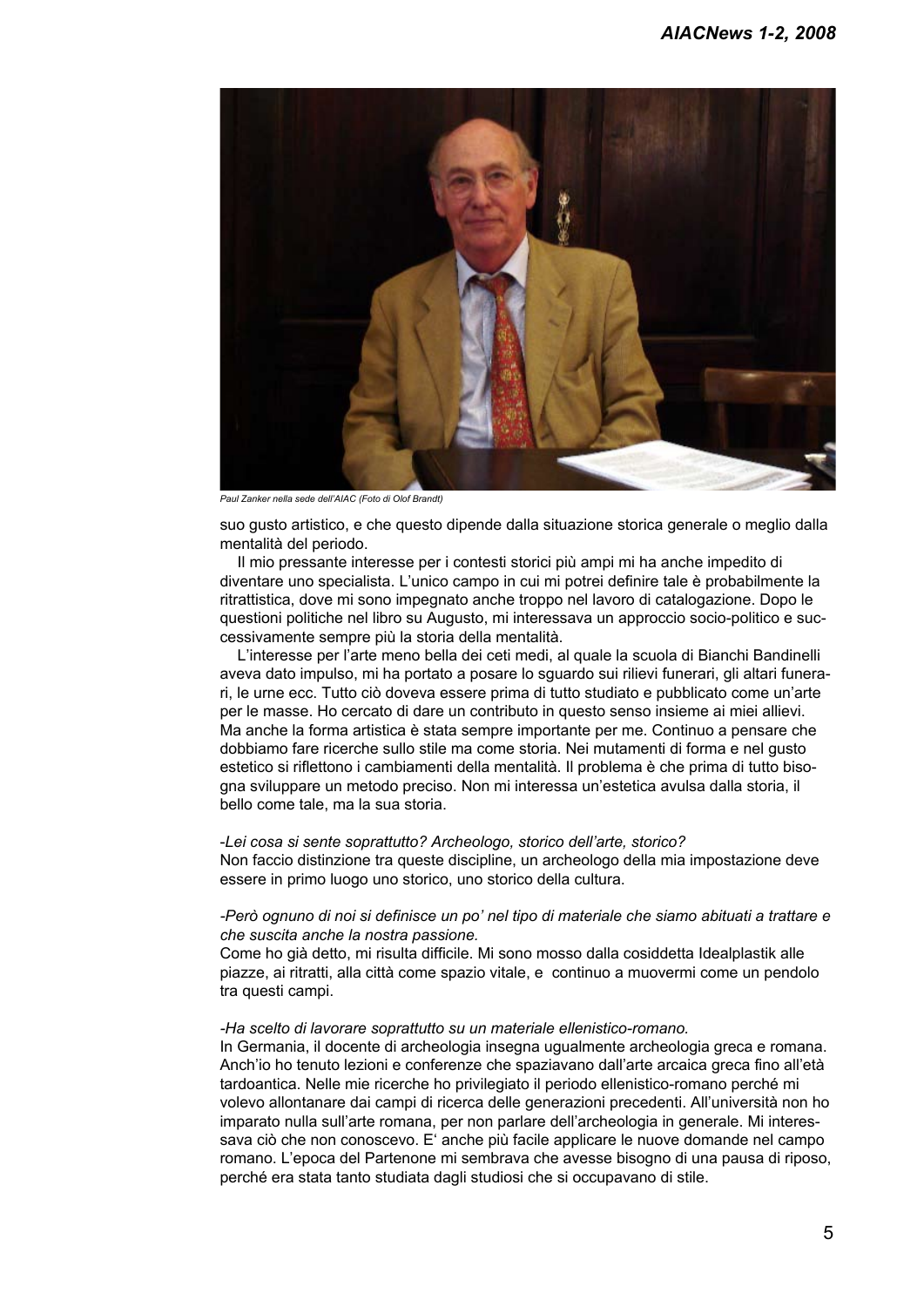*-Paragonando le sue esperienze in Germania e in Italia, quale è oggi il ruolo dell'archeologo classico nella società? Fa parte in qualche modo del discorso culturale del nostro tempo, oppure è uno specialista di nicchia?*

Domande grandi e difficili! Ad uno sguardo superficiale, potrebbe sembrare che almeno in Italia l'archeologia sia un elemento essenziale del dialogo pubblico. I quotidiani riferi scono di ogni nuova scoperta con grande clamore, soprattutto se si tratta di Romolo e dei suoi parenti. In realtà abbiamo poco da dire nel campo intellettuale, nel discorso culturale, come Lei lo chiama. Questo dipende da molti fattori, che solo in parte riguardano l'archeologia da sola. Ma sicuramente l'enorme specializzazione contribuisce a questa situazione. Il disinteresse per le questioni più grandi che riguardano le trasformazioni culturali è una questione differente. I pochi talenti veramente grandi scelgono ormai solo raramente le discipline umanistiche. Anche questo è un punto importante.

#### *-Quindi lei vede una mancanza di interesse culturale tra gli archeologi?*

Forse non si dovrebbe parlare di mancanza di interesse ma piuttosto di mancanza di coraggio di discutere questioni centrali in pubblico. Ad esempio sarebbe nostro compito fare una discussione critica sulla presentazione dei nuovi scavi dei Fori Imperiali, sulla situazioni in molti musei di antichità romane che non vengono mai visitati, sulle mostre. Ma ci sono solo pochi nomi, i quali poi spesso rappresentano i loro stessi interessi e non affrontano un discorso critico. Ovviamente ci sono eccezioni lodevoli come la lotta di Salvatore Settis nell'ambito dei Beni Culturali.

Per quanto riguarda la discussione intellettuale, la situazione è naturalmente critica. La cultura classica non è più una cultura-guida, cosa che è stata fino all'altro ieri. Oggi è necessario un confronto con altre culture, e qui è molto difficile per noi trovare il nostro posto. Il confronto con le altre culture è un tema decisivo, ma prima dobbiamo imparare a conviverci. Inoltre spesso manca la volontà di imparare. Dobbiamo ad esempio affrontare temi antropologici centrali come violenza, lavoro e valori nella cultura greco-romana e paragonarli ad altre culture. La cultura classica rimarrà una componente importante e preziosa della nostra tradizione culturale, per la quale ci dobbiamo battere. Perciò abbiamo il compito di partecipare al dibattito pubblico con il nostro sapere.

Viviamo un momento di transizione, fra vent'anni la nostra disciplina sarà completamente diversa. La mia speranza sono i giovani, che hanno molti meno pregiudizi di noi anziani.

*-Nel dopoguerra, l'archeologia greco-romana veniva valorizzata anche in reazione alle divisioni durante la II guerra mondiale, come quando nel 1945 si fonda proprio qui a Roma l'AIAC per la collaborazione internazionale tra archeologi in diversi paesi. A Roma si fonda ciò che poi diventa l'UE. Sembra che in quegli anni dopo la divisione dolorosa, l'archeologia classica significasse qualcosa di particolare come importanza nel discorso culturale del tempo. Poi cosa è successo, secondo Lei? Gli archeologi classici hanno perso delle occasioni?* 

Credo che sia necessario vedere il ruolo dell'archeologia dopo la Seconda Guerra Mondiale nel contesto della ricerca diffusa dei valori umanistici tradizionali.

#### *-Una ricerca di certezze?*

Io penso di sì. Fino alla "politicizzazione" della nostra disciplina ad opera del gruppo intorno a Bianchi Bandinelli, non c'erano idee nuove. Negli anni Settanta, l'archeologia in Italia era senza dubbio più vicina alla società di oggi. Questo va visto nel contesto dell'influenza dominante e creativa degli intellettuali di sinistra in tutti i settori. Oggi è solo in maniera occasionale che gli archeologi hanno a che fare con l'opinione pubblica, e solo in diverse questioni sensazionalistiche che non hanno nessun effetto duraturo che vada oltre il momento. Non è importante se qualcuno pensa di aver trovato il Lupercale o un nuovo busto di Cesare. Che Pompei stia cadendo a pezzi potrebbe invece essere un tema di interesse culturale ma non riesce a entrare nella discussione. Ma anche qui abbiamo a che fare con un problema più generale che riguarda la nostra società.

*-Lei continua ad insegnare all'università ed è in contatto con gli studenti. Cosa vede nei giovani?*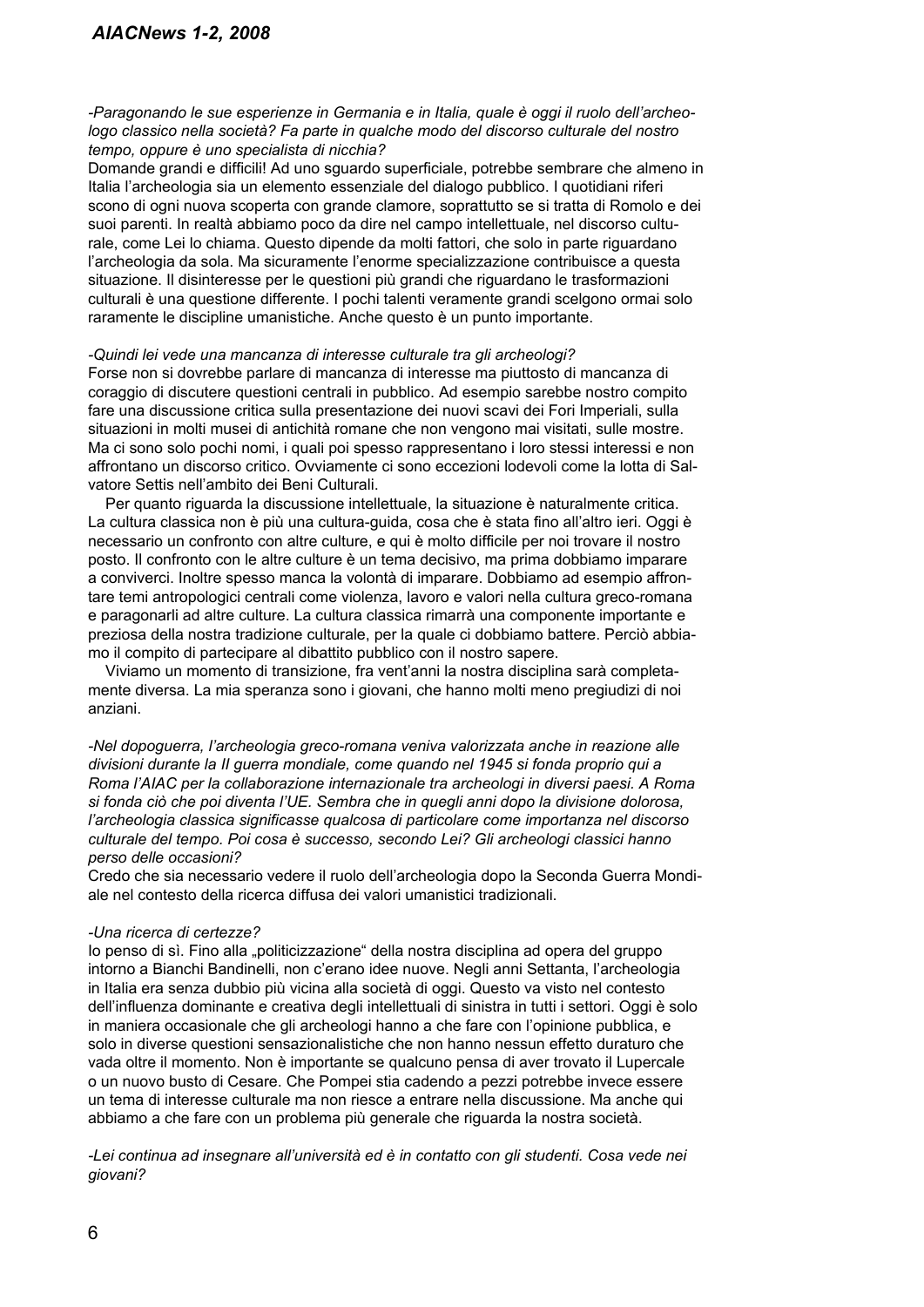A Pisa ho conosciuto una serie di studenti molto dotati che hanno bisogno di trovare nuove strade. Quello che frena il loro entusiasmo sono le prospettive negative nel mondo del lavoro soprattutto alle università italiane, dove il reclutamento interno è diventato la regola. Questo porta a conseguenze catastrofiche. I migliori giovani archeologi della Scuola Normale Superiore di Pisa devono lasciare il paese. Questo per me è completamente incomprensibile e avrà delle conseguenze molto negative. Ma da un punto di vista internazionale questo porta ad un rinnovamento della disciplina archeologica. Molte nuove domande vengono ad esempio discusse nei paesi anglosassoni; secondo il mio parere, spesso sotto aspetti troppo unilaterali e senza sicurezza metodologica, ma si tratta di problemi che si potranno correggere. La cosa determinante è che si possono osservare nuovi elementi vitali.

#### *-E quindi che consigli vorrebbe dare a un giovane che fa ancora in tempo a correggere i suoi studi?*

Le mie esperienze non bastano per dare consigli di carattere generale. Bisogna partire dal singolo individuo. Personalmente trovo che l'antropologia storica sia una disciplina molto interessante, il cui futuro si può combinare molto bene con l'archeologia. E se fossi giovane non studierei né in Italia né in Germania.

#### *-Può paragonare questa sua ultima esperienza a Pisa con altre esperienze, in Germania e in generale?*

E' difficile. Non insegno più in Germania da 12 anni, e 12 anni è un periodo lungo. Quello che mi fa molto piacere a Pisa e a New York è il grande entusiasmo con cui i giovani affrontano lo studio, la loro curiosità e il loro impegno. Non distinguo tra gli studenti qui e là. Vorrei solo potergli offrire di più del mio sapere, che ormai ha una certa età. Posso solo ripetere: dobbiamo cercare di trovare nuove strade per reinventare la storia dell'arte. Non ha senso trasmettere conoscenze manualistiche senza dire quali domande si possono porre ai monumenti e anche cosa tutto questo ha a che fare con noi.

#### *-Quali sono i Suoi prossimi campi di ricerca?*

Ho scritto un libro voluminoso sui sarcofagi romani con temi mitologici, che è uscito in traduzione italiana qualche mese fa. Questo libro mi è costato molto lavoro per diversi anni. L'anno scorso ho pubblicato un libro più piccolo sull'"Arte Romana" in una collana che si rivolge al lettore comune, e per il momento sto lavorando sulla traduzione italiana. Per il futuro penso soprattutto a studi più piccoli, che mi lasciano il tempo anche per i miei interessi al di fuori dell'archeologia. Sarebbe bello se mi rimanesse un po' di tempo per conoscere altre culture. Sento di aver dedicato troppo tempo all'archeologia classica.

Olof Brandt

## **I riti funerari degli Italici e dei Greci sulla costa ionica tra VIII e VI sec. a.C: influenze reciproche e sviluppi indipendenti**

*Dall'Incontro AIAC del 29 ottobre 2007 "La morte e i suoi riti" moderato da Gilda Benedettini* 

Mi occupo dei riti funerari delle colonie greche e delle località italiche intorno ad esse. Analizzo gli sviluppi, i cambiamenti dei riti funerari, delle tipologie tombali e dei corredi in relazione agli influssi esterni. In questo breve contributo tratterò dei riti funerari arcaici di Metaponto e di Taranto dall'VIII fino al V sec. a.C. e li metterò a confronto con la situazione di Altamura.

Gli Achei fondano Metaponto sulla costa ionica intorno al 640/30 a.C. Il tipo di tombe più frequente alla fine del VII sec. è la fossa semplice con sepolture a spina con defunti in posizione supina e con corredo scarso. I bambini sono inumati in vasi, cosiddetti *enchytrismoi*. Dall'ultimo quarto del VII sec. sono anche in uso i sarcofagi monolitici, le tombe a cassa formate da lastroni con e senza letto funebre o le casse di legno con i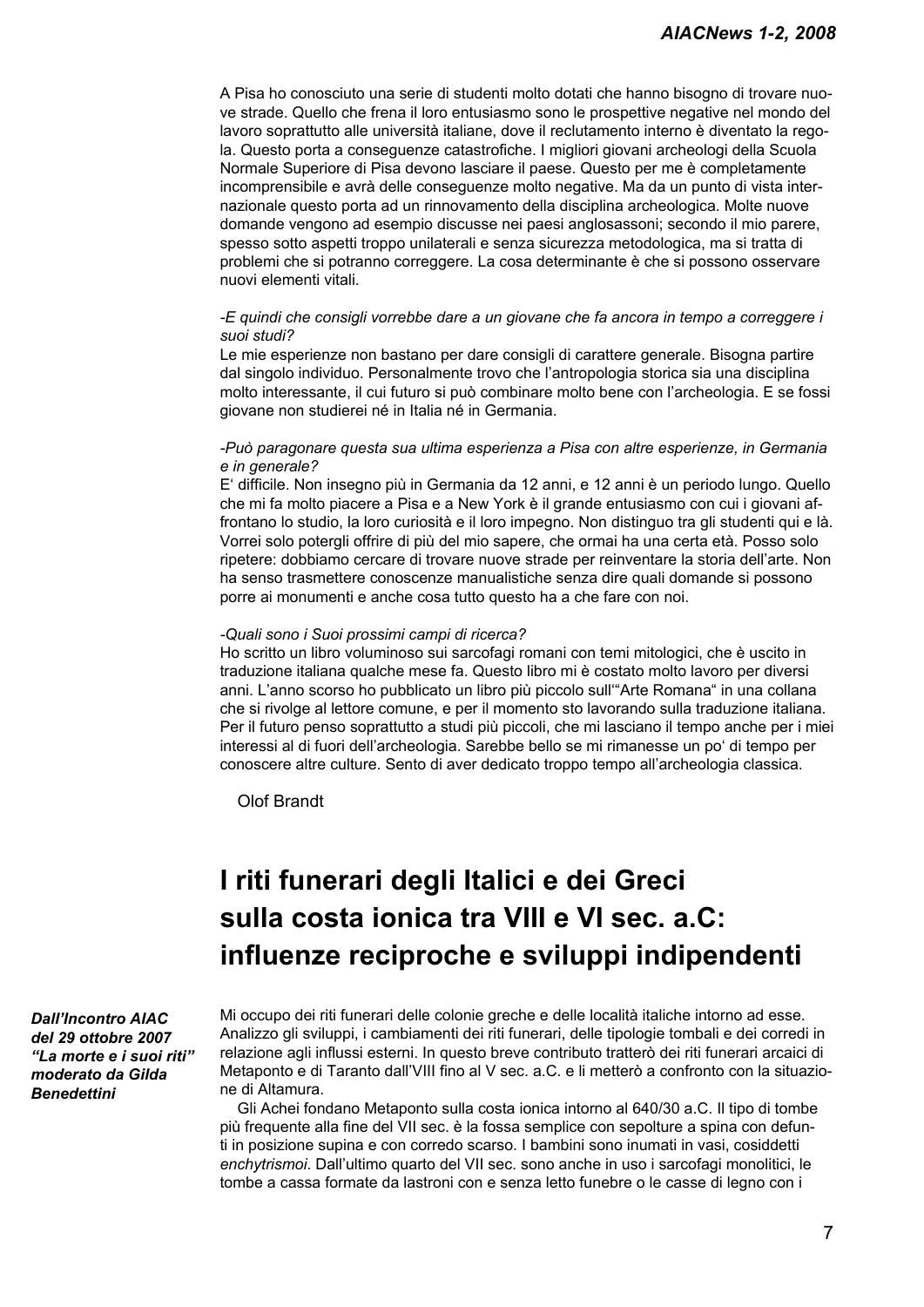

*a) Taranto, via G. Oberdan, Tomba a camera, VI sec. a.C. (da Lippolis 1994, p. 68, fig. 43); b) Metaponto, contrada Casa Ricotta, Tomba a semicamera, VI sec. a.C. (da F. G. Lo Porto, AttiMemMagnaGr 18–20, 1977–79, p. 173, fig. 2); c) Altamura, zona Clinica S. Irene, Tomba a semicamera, III sec. a.C. (da T. Berloco, Altamura 8, 1966, p. 180, fig. 1).*

corredi ricchi e dal VI sec. le grandi tombe a semicamera. (Carter 1998; Rocchietti 2002) Le tombe a semicamera si trovano soprattutto nella necropoli urbana, si distinguono per la ricchezza dei corredi e, per questo motivo, possono costituire un indicatore per individuare una classe aristocratica o comunque elevata. I corredi delle tombe arcaiche sono costituiti da ornamenti, *alabastra*, armi (spade, elmi, scudi, schinieri), ceramica locale e di importazione attica, laconica e ionica, vasi di bronzo e dalla fine del VI sec. a.C. anche gli specchi, le pinzette e gli strigili di bronzo.

Taranto viene fondata intorno al 706/05 a.C. su una lunga penisoletta tra il Mare piccolo e il Mare Ionio. Le sepolture più antiche sono le inumazioni in posizione supina in fosse e le cremazioni in urne e dal secondo quarto del VII direttamente in fosse. Così, a differenza di Metaponto, troviamo due riti funerari contemporanei. Dal VII sec. a.C. troviamo le tombe a cassa a lastroni e i sarcofagi monolitici, con i corredi all'interno e all'esterno di essi. I bambini sono inumati in fosse e in sarcofagi accanto alle tombe degli adulti. I corredi delle tombe arcaiche includono gli *ariballoi*, altre ceramiche Greche, *ariballoi* configurati, specchi di bronzo, *strigiles*, pesi da telaio, *alabastra* e gli ornamenti d'oro, bronzo, ambra e vetro. I corredi del VI sec. si presentano più vari di quelli del VII. Dalla seconda metà del VI sec. a.C. esiste un nuovo tipo di tomba a Taranto: l'inumazione nelle tombe a camera sotterranee, costituite da blocchi di pietra e con pilastro centrale. Lungo le pareti sono collocati numerosi sarcofagi, sempre monosomi. All'interno di essi sono deposti solo pochi oggetti di corredo, come *strigili*, *ariballoi* e ornamenti. La grande parte dei corredi è posta al centro delle camere: crateri, *idrie*, *oinochoai* e vasi per bere. I corredi comuni e le strutture delle camere con i sarcofagi lungo le pareti ricordano gli *andrones* con gli utensili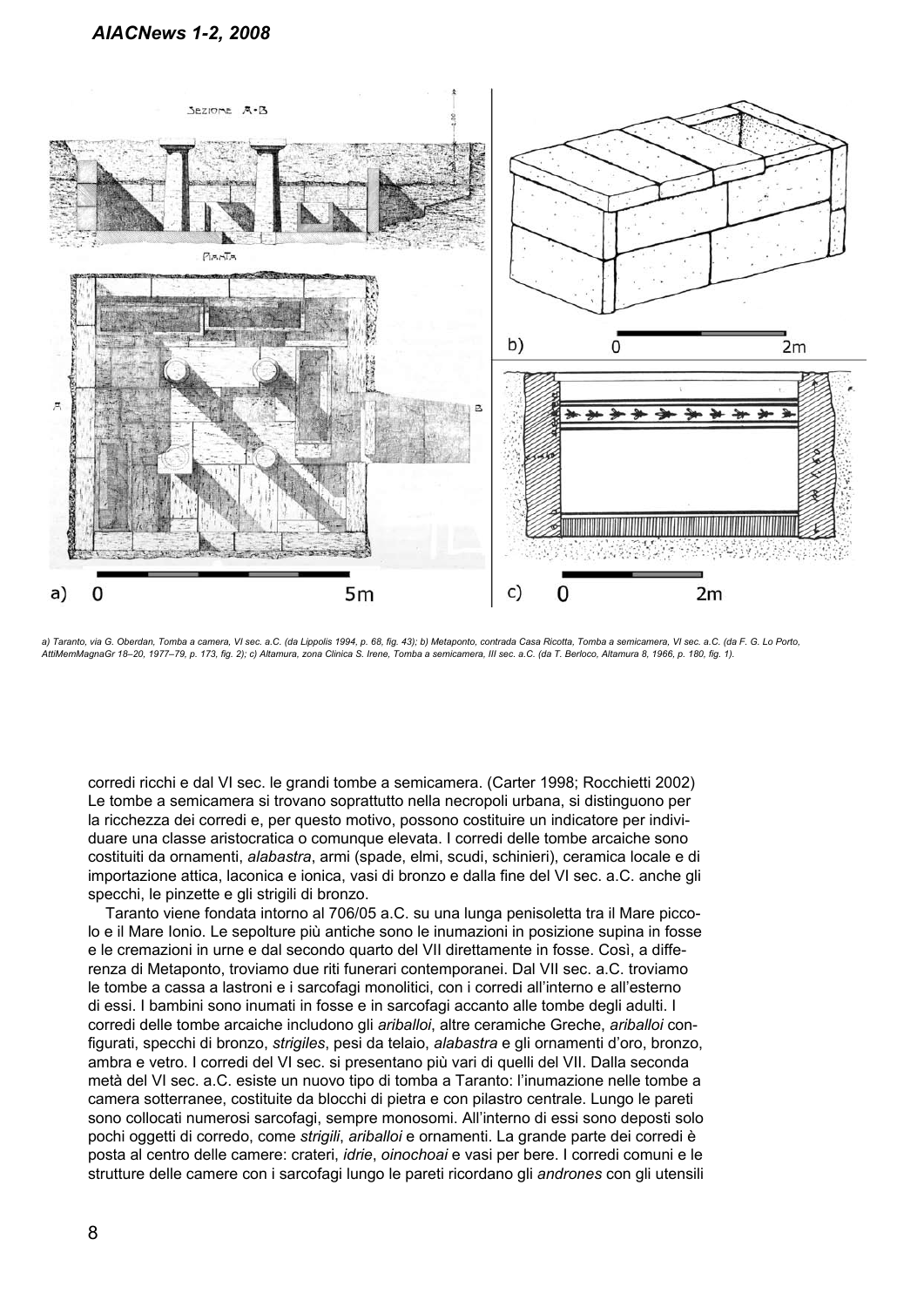per il simposio. Queste camere non sono tombe di famiglia e i defunti sono forse membri di un gruppo sociale elevato. Dal V sec. a.C. ci sono le grande tombe a camera ma troviamo anche tombe a semicamera con interno intonacato e dipinto con una pedana centrale con un letto o una o due *klinai* o con uno o più sarcofagi. La più nota tra queste cosiddette "tombe di atleti", distinte dalla presenza delle anfore panatenaiche, degli strigili, dischi, giavellotti, pesi di piombo per il salto e *alabastra*, è la nota tomba dell'Atleta di Taranto (Lippolis 1994).

Nel VII e nel VI sec. a.C. troviamo gli stessi tipi di tombe a Taras e a Metaponto: le fosse con copertura, le tombe a cassa a lastroni e i sarcofagi. L'arrivo di un nuovo tipo di tomba a Metaponto segue, nella cronologia attuale, alcuni decenni dopo l'inizio dello stesso tipo a Taranto. Le fosse del VII sec. a.C. a Metaponto hanno corredi più scarsi di quelli di Taranto. I corredi dei sarcofagi di ambedue le città si trovano all'interno e all'esterno di essi. A Taranto i sarcofagi sono usati anche per i bambini. Ma le grandi tombe a camera del VI sec. a.C., con sepolture di gruppo, non trovano eco a Metaponto. Le tombe a semicamera di Metaponto hanno corredi ricchi e, in alcuni casi, più di una sepoltura ma non sono monumentalizzate.

Il sito di Altamura si trova a N delle colonie greche, alle propaggini delle Murge, 55 km di distanza dalle città greche della costa ionica. Le tombe della tarda età del Bronzo e della prima età del Ferro sono a S e S-E della città moderna. Dopo l'inumazioni in grotte naturali o artificiali nell'età del Bronzo inizia nell'età del Ferro l'inumazione in tumuli, con il defunto in posizione rannicchiata deposto in fosse rettangolari rivestite con ciottoli e coperte da un tumulo pure di ciottoli. I corredi sono costituiti da vasi d'impasto, armi come punte di lancia, i cosiddetti rasoi, alcuni ornamenti e gioielli di bronzo e di ferro. Le sepolture dei bambini erano separate, senza tumulo, in vasi di impasto. Sono stati trovati anche in età arcaica tra e sotto il fondo delle capanne. A partire dall'età arcaica le sepolture si sono estese anche a N, N-E ed E della città attorno alle aree abitative. Dal VII sec. a.C. si è praticata per gli adulti e i bambini l'inumazione per una o per due persone, in posizione rannicchiata in fosse; rivestite con ciottoli o scavate nella roccia (Biancofiore 1977). I corredi funerari sono composti da vasi bicromatici e monocromatici con decorazione geometrica e dal VI sec. a.C. vasi greci e imitazioni di questi. Le prime importazioni greche sono le coppe ioniche. Un'olla o un cratere insieme ad un *kantharos* fanno parte delle forme della ceramica locale. Altri materiali di corredo sono le punte di lancia e le fibule in ferro, anelli e pendagli in bronzo, perle di pasta di vetro. Dalla fine del VI sec. a.C. c'erano anche le inumazioni in sarcofagi; dal IV sec. a.C. anche per i bambini.

La tomba a semicamera, un altro tipo di tomba che in altri siti apuli si trova già nel V sec. a.C., come nella vicina città di Gravina, è presente ad Altamura finora solo nel IV sec. a.C. Queste tombe a semicamera erano intonacate e dipinte all'interno e contenevano corredi funebri ricchi con molta ceramica greca. Nella seconda metà del IV sec. a.C. lo spettro dei tipi di tombe si amplia notevolmente. L'inumazione in posizione rannicchiata e gli arredi funebri di ceramica locale vengono però mantenuti.

Alcune tombe del VI sec. a.C. contenevano armi, come un elmo di bronzo corinzio e scudi. La tradizione degli arredi funebri delle armi prosegue e lo spettro della ceramica si è ampliato e arricchito di importazioni. La presenza di armi tra i materiali dei corredi funebri di Altamura è un'usanza italica tipica del territorio compreso tra il fiume Bradano e la costa adriatica nel VI sec. a.C. Nel VI sec. a.C. nelle tombe a cassa a lastroni e a semicamere di Metaponto e nelle tombe a camera di Taranto inizia l'aggiunta di armi e di vasi da banchetto. Le tombe greche di queste città prima non contenevano armi. La loro introduzione segue la loro diffusione nell'hinterland. Forse lo sviluppo delle tombe dei guerrieri è una reazione alle tradizioni indigene. Una innovazione e contemporaneamente uno sviluppo, dal momento che le armi greche superano tecnicamente le armi indigene, come le punte di lancia.

Nei riti funerari delle tombe indigene dell'ampio hinterland di Metaponto e Taranto abbiamo cambiamenti precedenti alla fondazione delle colonie greche: la diminuzione delle cremazioni dell'età di bronzo, la riduzione dei tumuli, la fine delle tombe a dolmen e delle grandi grotticelle e l'introduzione dell'inumazione in fosse semplici e degli *enchytrismoi*. Durante lo stabilimento e l'ampliamento delle colonie troviamo nelle aree vicine alcuni materiali greci nei corredi e nuovi tipi di tombe. Il repertorio dei tipi delle tombe indigene si amplierà durante il VI sec. a.C. e le tombe a cassa a lastroni, i sarcofagi decorati e le tombe a semicamera saranno più diffuse alla fine del V e nel IV sec. a.C. Le tombe a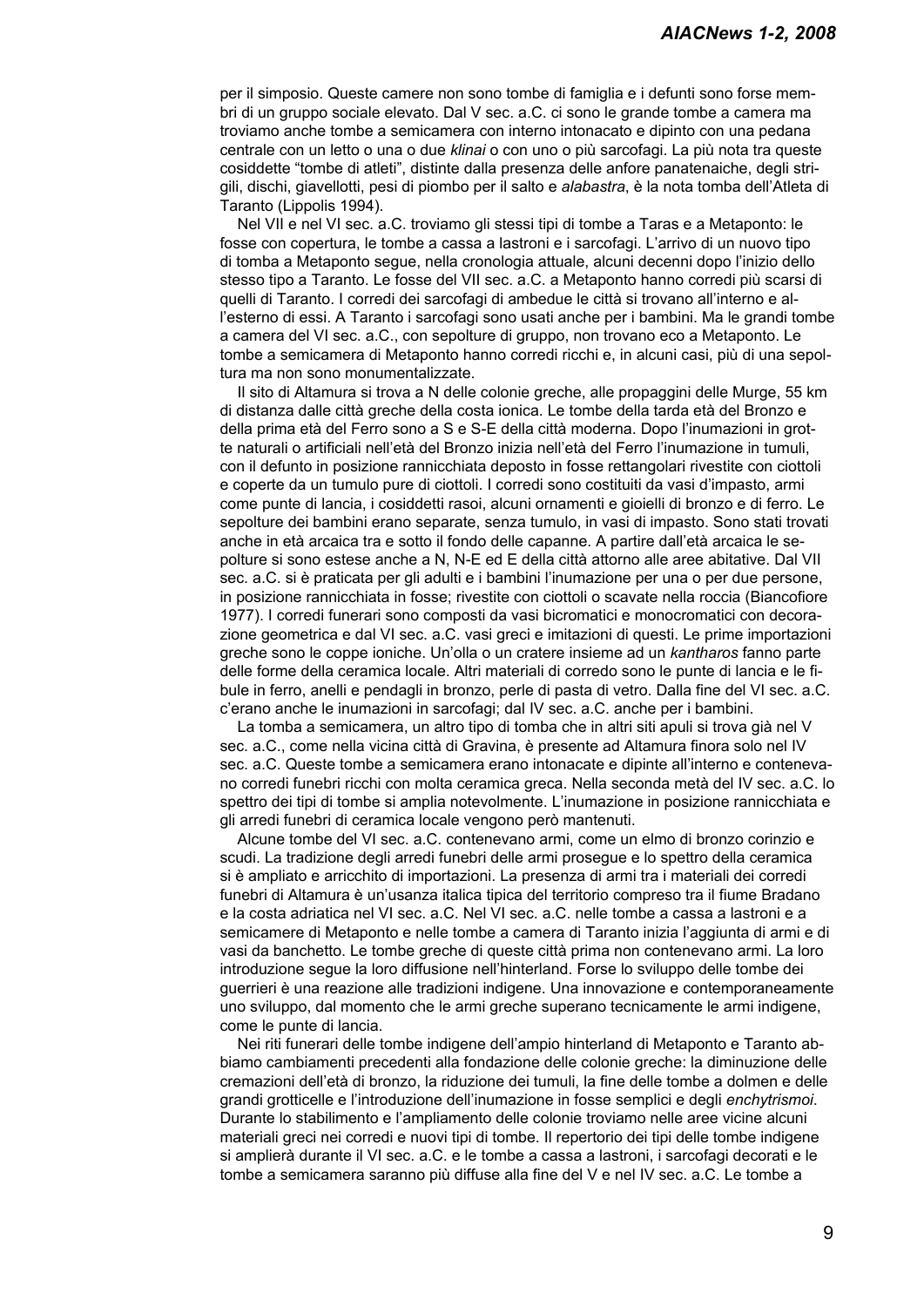camera di Taranto, con molti sarcofagi, non si trovano nell'hinterland. Vengono imitate soltanto le ricche tombe a sarcofagi e le tombe a semicamera con inumazione singola e con vasi locali e greci. I corredi dei sarcofagi si trovano spesso in pozzetti esterni. La posizione rannicchiata viene mantenuta. Dalla fine del IV sec. a.C. si usano piccoli sarcofagi per bambini come a Taranto. Le importazioni greche sono presenti nelle tombe indigene ma queste mantengono fino al IV sec. a.C. le loro ceramiche tradizionali. E anche le inumazioni in posizione rannicchiata si mantengono per lungo tempo. Altri corredi tipici dell'età del Ferro, come il rasoio o gli ornamenti in metalli pregiati, non sono invece più presenti. Le *facies* italiche vicine alle colonie greche sono aperte alle novità. Scelgono in modo selettivo tra "l'offerta" dei riti funebri greci e uniscono i nuovi tipi di tombe ai loro riti tradizionali.

Nadin Burkhardt, M. A., Istituto archeologico Germanico di Roma / Università di Colonia NadinBurkhardt@web.de

**Abbreviazioni bibliografiche**

J. C. Carter, The Chora of Metaponto. The necropoleis I (Austin 1998).

D. Rocchietti, Aree sepolcrali a Metaponto. Corredi ed ideologia funeraria fra VI e III secolo a. C. (o. O. 2002).

E. Lippolis (Hrsg.), Taranto. La necropoli: aspetti e problemi della documentazione archeologica tra VII e I sec. a. C. Catalogo del Museo Nazionale

Archeologico di Taranto III, 1 (Taranto 1994).

F. Biancofiore, Le coppe ioniche di Altamura, Altamura 19, 1977, 11–20.

## **I regni dell'Africa del nord dalla fine della seconda guerra punica alla morte del re Bocco II (201-33 a.C.)**

Questo studio che è stato oggetto della mia tesi di dottorato, mirava a proporre una sintesi delle nostre conoscenze sulla Numidia e la Mauretania prima della loro annessione a Roma.

I temi di ricerca erano non solo l'organizzazione dei regni (nascita, genealogia dei re, evoluzione dei confini, relazioni fra il potere reale e le città), ma anche la loro integrazione nell'ambito romano e le relazioni che intrattenevano con le altre regioni del Mediterraneo.

L'obiettivo era di riunire, esaminare, analizzare i risultati degli scavi archeologici eseguiti dalle fine del XIX secolo e confrontarli con le fonti letterarie antiche.

*Dall'Incontro AIAC del 19 novembre 2007 "Fare e distribuire: l'oggetto e l'economia" moderato da Sergio Fontana*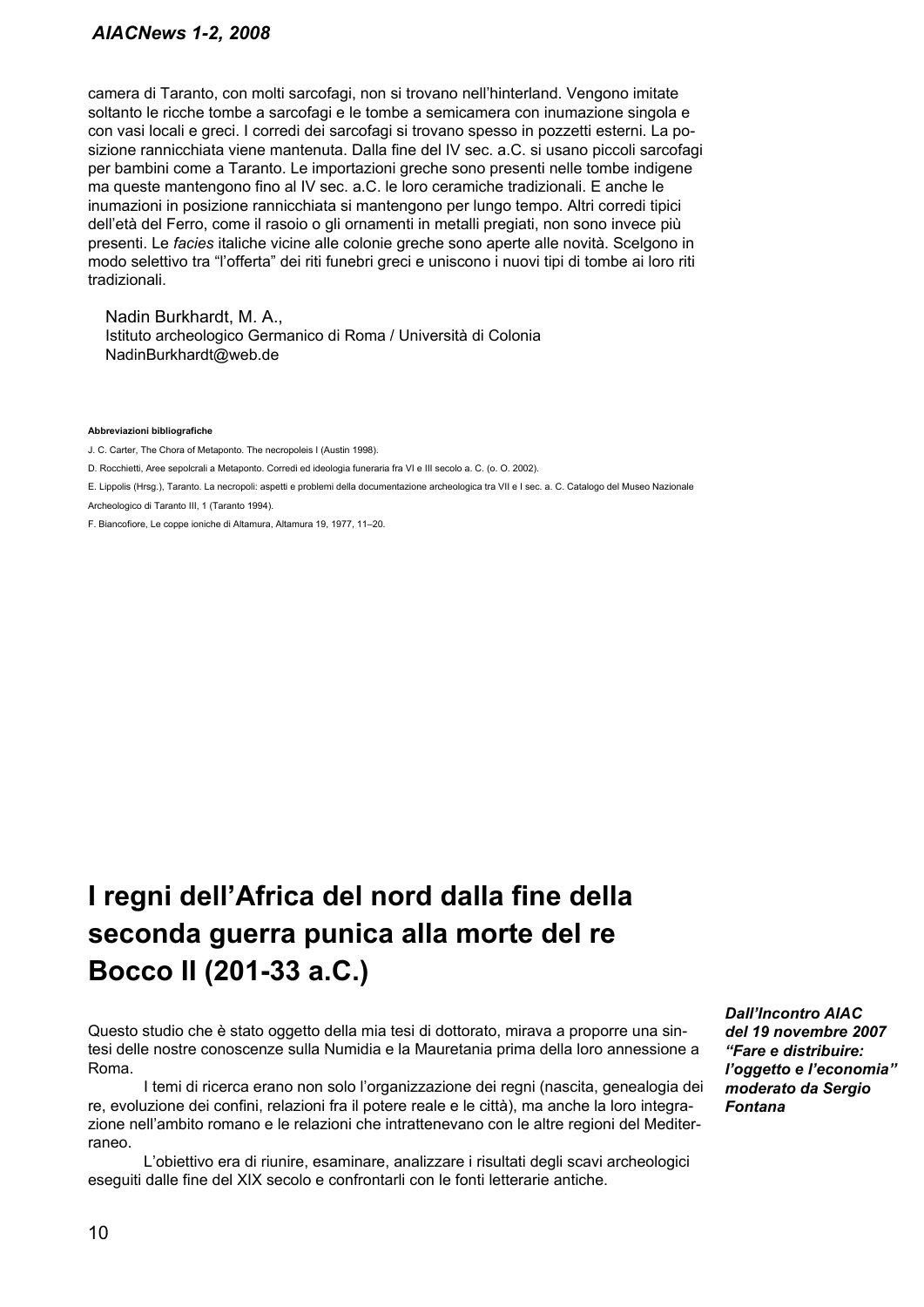In Algeria le ricerche sono generalmente anteriori al 1962. Perciò i dati stratigrafici sono rari (gli unici contesti preromani ben conosciuti si trovano ad Annaba/Hippo Regius, Les Andalouses e Cherchell/Iol), i contesti di scoperta sono sconosciuti e le pubblicazioni difficilmente utilizzabili. Bisognava vedere il materiale nei magazzini archeologici. In Marocco numerose cooperazioni internazionali hanno recentemente permesso la ripresa degli scavi archeologici nei siti preromani (Thamusida, Banasa, Rirha, Lixus, Melilla/Rusaddir, Ksar Sghir). In Tunisia alcuni contesti preromani sono conosciuti soprattutto a Dougga, Mactar, Bulla Regia, Uchi Maius e Zama Regia.

Il processo d'integrazione dei regni dell'Africa del nord nell'ambito politico di Roma è caratterizzato da una differenza notevole tra la Numidia e la Mauretania poiché questo processo vi si effettua con un secolo di scarto: i primi contatti politici tra i re della Numidia e i capi militari romani si hanno durante la seconda guerra punica, mentre le relazioni ufficiali tra Roma e la Mauretania si annodarono durante la guerra giugurtina. Le relazioni politiche erano basate su dei legami personali (legami di *amicitia*). Tutti i re della Numidia e della Mauretania si inseriscono nella clientela dei capi militari romani. I re hanno saputo servirsi di queste relazioni per rinforzare il loro potere sulle comunità tribali ed urbane che costituivano i loro regni. I capi militari romani hanno acquistato il prestigio a loro necessario per imporsi a Roma e lo stato romano ha ricevuto degli appoggi militari e logistici nelle guerre che condusse nel II sec. a.C.

Per conoscere meglio il processo d'integrazione dei regni dell'Africa del nord nell'ambito economico di Roma, occorreva tentare di determinare la data di penetrazione dei prodotti italiani secondo le regioni studiate. Poi, bisognava interessarsi all'esistenza probabile di intermediari, alla data di insediamento dei negozianti italiani e al controllo dell'economia locale da parte dei Romani. Per ogni sito dunque sono state censite e riesaminate le scoperte di ceramiche, di anfore e di monete, sia locali, sia provenienti dall'Italia, dalla Spagna, dalla Grecia o da Cartagine.

In Mauretania è verosimile che la penetrazione dei prodotti italiani si sia sviluppata in due tappe. Gli insediamenti del litorale mediterraneo, ma anche Lixus, ricevono dei prodotti italiani fin dalla fine del III sec. a.C. Gades, che intratteneva strette relazioni commerciali con la Mauretania occidentale almeno fin dal V sec. a.C., sembra aver sostenuto il ruolo di intermediario nella distribuzione dei prodotti del mondo romano durante il II sec. a.C. e ha certamente facilitato l'insediamento dei negozianti italiani nel regno moro.

Gli insediamenti dell'interno e del litorale atlantico sono veramente entrati nell'ambito economico di Roma alla fine del II o all'inizio del I sec. a.C., fenomeno che concorda quindi cronologicamente con la guerra giugurtina. Da questo momento la ceramica da tavola italiana (vernice nera, pareti sottili e ceramica da cucina italiana), così come le anfore da trasporto del vino dell'Italia sono massicciamente presenti in tutti i siti. Indicano un'ampia penetrazione delle mode romane nelle abitudini alimentari. È pure a partire dall'inizio del I sec. a.C. che Roma manifesta un interesse crescente per i prodotti esotici correnti nella Mauretania: la tuia, l'avorio, gli animali selvatici, il *garum* e probabilmente la porpora. Sempre a partire dal I sec. a.C., le produzioni di ceramiche e di anfore sembrano ispirarsi progressivamente alle forme italiane. L'apparizione di bolli latini sulle anfore prodotte in Mauretania (Maña C2b) dimostra oramai il ruolo avuto dai Romani nella commercializzazione delle salse di pesce.

La penetrazione delle importazioni italiane nei siti del litorale settentrionale fin dal II sec. a.C. sembra dunque legata alla situazione geografica di questi stabilimenti. Questa situazione implicava un'apertura più grande ai flussi commerciali mediterranei. Per quanto riguarda Lixus, questo fenomeno si spiega certamente a causa dell'importante ruolo economico che la città ebbe dall'VIII sec. a.C. negli scambi economici con il resto del Mediterraneo.

Malgrado le lacune della documentazione si può constatare che fin dalla fine del III sec. o dall'inizio del II sec. a.C., i prodotti italiani penetrano negli stabilimenti della Mauretania orientale e della Numidia, che questi siano localizzati sul litorale o nell'interno delle terre. Questo fenomeno concorda con ciò che sappiamo delle relazioni politiche, cioè l'alleanza contratta tra il re Massinissa e Scipione l'Africano. Questi scambi si intensificano a partire dalla metà del II sec. a.C. È certamente la conseguenza della caduta di Cartagine. Ma nel II sec. a.C. i negozianti italiani si dividono i mercati della Numidia con i commercianti di Cartagine, della Grecia e di Ebusus.

Bisogna aspettare dunque l'inizio del I sec. a.C. per constatare l'egemonia com-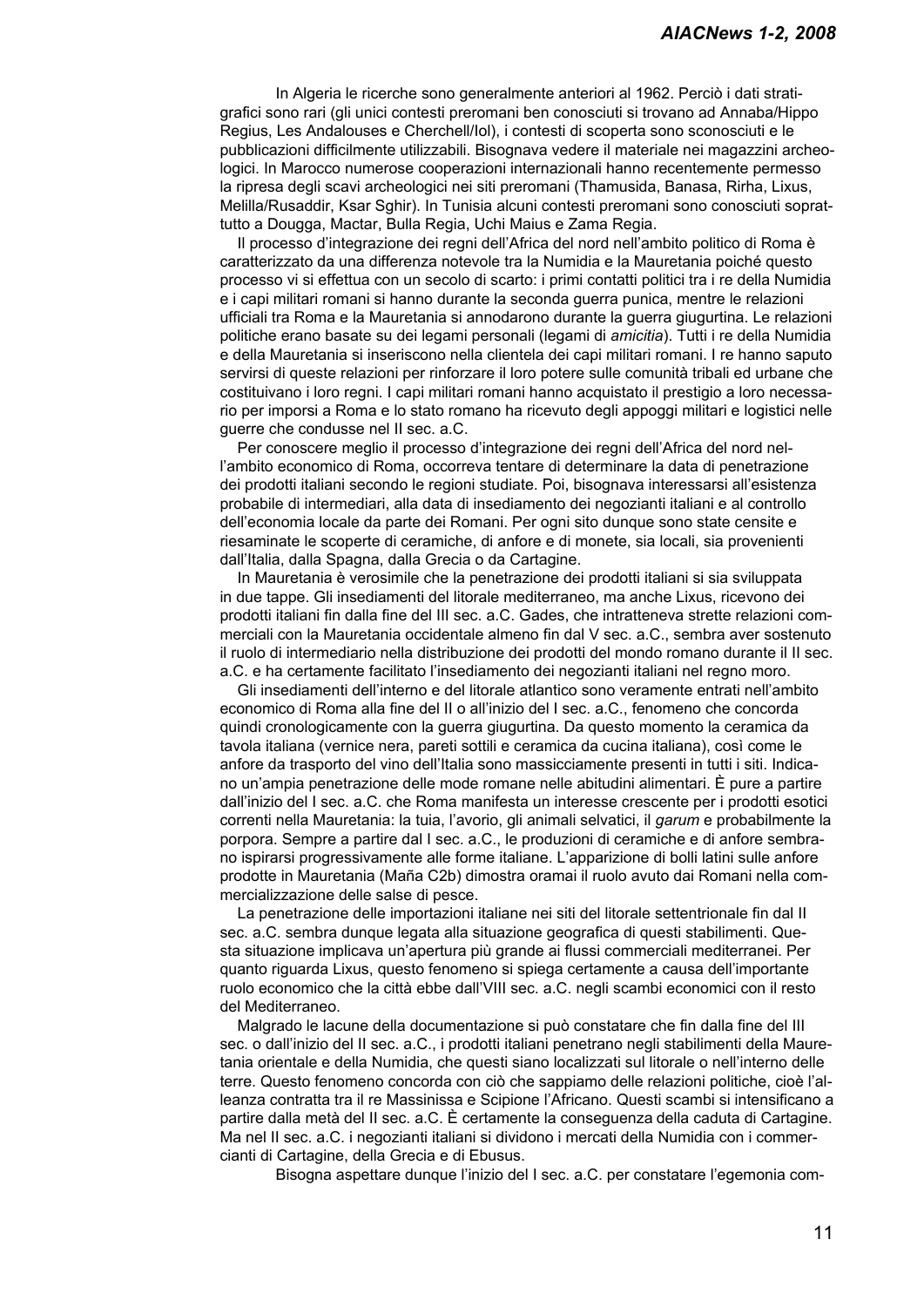merciale romana e l'insediamento effettivo degli italiani nei regni dell'Africa del nord. Ma l'influenza romana resta limitata. Quest'influenza tocca principalmente le classi benestanti ed è la conseguenza della politica dei re. La lingua punica resta la lingua ufficiale come testimoniano numerose iscrizioni. I dati relativi all'architettura, all'urbanistica, alla religione e ai riti funerari dimostrano che le popolazioni di queste regioni restavano profondamente contrassegnate dall'elemento punico. I veri cambiamenti hanno luogo a partire dal regno di Iuba II con la creazione di colonie di popolamento, la moltiplicazione delle città amministrate secondo gli usi romani, la nascita di grandi progetti urbanistici secondo le norme romane.

Virginie Bridoux École française de Rome virginie.bridoux@ens.fr

## **Late Antique waste deposits as an indicator of urban change**

Since the 1980s a number of Late Antique and Early Medieval waste deposits have been excavated across the city of Rome (Paroli & Venditelli 2004), these deposits are fundamentally important to our understanding the nature of urban life in Late Antiquity through an appreciation of the changing uses of physical space. Whilst many of these deposits have been published or studied in isolation there has to date, been a lack of synthetic analysis utilising this material as its basis. The ceramic components of these deposits provide an important source of evidence, which can be used in order to elucidate distribution and disposal patterns for staple foodstuffs in the Late Roman period. However, it has become apparent that alongside information pertaining to what would traditionally be seen as "Economic" questions, these deposits can also provide an important means of assessing developments in the socio-political life of the city through changes in the urban fabric.

Our understanding of the nature of the Late Antique city is conditioned by the sparse historical sources and fragmentary archaeological record. The *Forma Urbis Marmorae* and Regionary Catalogues provide an overview of the city (Nordh 1941; Carettoni *et al*. 1960; Rodríguez Almeida 1981), which suggest that it retained much of the character of the early Imperial period into the  $4<sup>th</sup>$  Century. This was however a period of profound change within the cities of the Roman Empire and Rome itself was no exception. Following the reorganization of the Empire under Diocletian, the position of Rome as the sole capital of the Empire was abandoned and much of its political importance transferred to other sites. The archaeological record of Rome reflects the process resulting from this and provides a means of investigating the changing nature of urban space in Late Antiquity.

The locations of Late Antique waste deposits are important in determining the significance and nature of changes in the urban environment in this period. Whilst the nature and composition of the deposits are also significant, such detailed analysis is unfortunately beyond the scope of this short paper. Utilising a sample of representative sites from within the city, perhaps the most striking observation is that the deposits under consideration correspond very closely with areas of Imperial monumental architecture. Whilst, due

*Dall'Incontro AIAC del 19 novembre 2007 "Fare e distribuire: l'oggetto e l'economia" moderato da Sergio Fontana*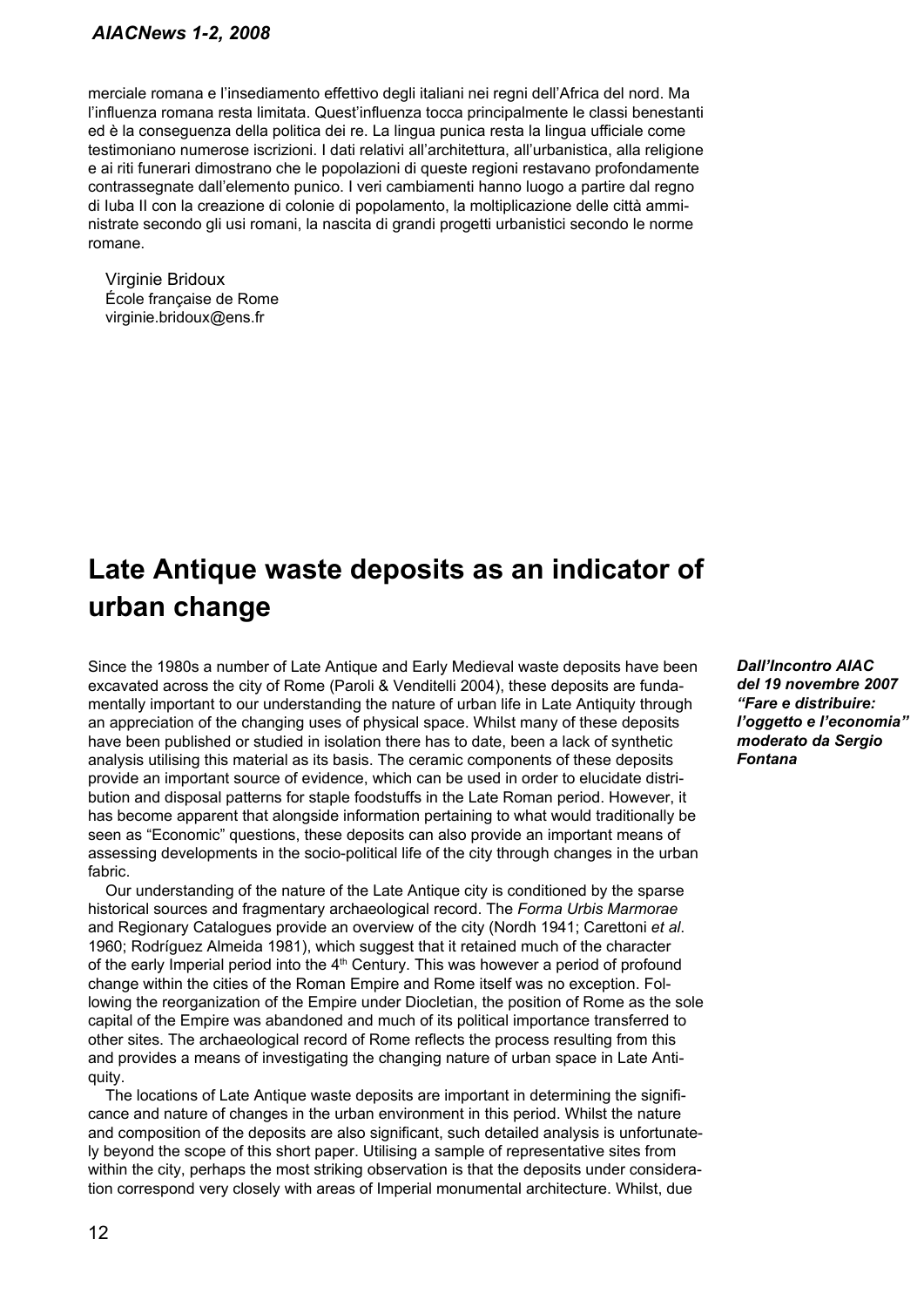to the limited sample size, little can be drawn from negative topographical correlations the positive correlation between these deposits and significant areas of monumental and often public buildings is noteworthy in developing our understanding of the changes taking place within the urban landscape during this period. Notably there is also very little positive correlation between the location of the Christian sites and the deposits under consideration. Moreover, when one considers the uncertainty in plotting the exact lines of the roads, in some instances this may be close enough to argue that deposits were made as close to the major thoroughfares as was possible without actually fouling the access that may have made a deposit site desirable in the first instance. There is also little reason to suppose that these deposits were not accessible through a subsidiary network of streets. However, the lack of deposition immediately adjacent to the main thoroughfares must be seen as significant. This and other aspects of the location of the deposits under consideration argue for the continued existence of some planning control over the disposal of waste at least into the 5<sup>th</sup> Century.

Disuse and changes in the negotiation of power within the urban landscape are intrinsically linked to the nature of waste disposal within the urban area. Waste disposal is an often-pragmatic response to the changing needs or capacity of the urban population to



*Fig 1: Locations of selected waste deposits within the topographical background of Rome.*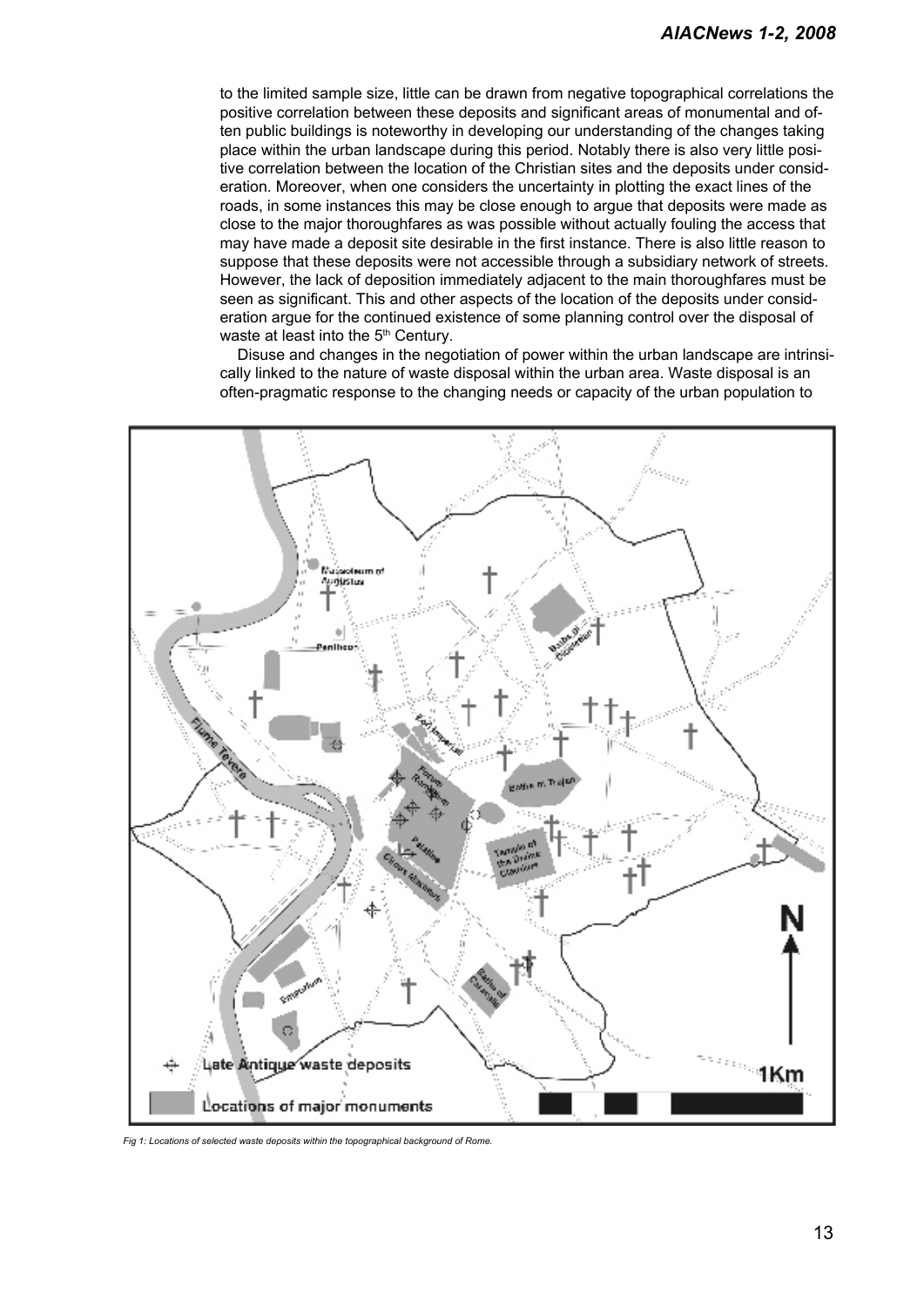the demands of maintaining that space. However where the location of deposits can be shown to be only marginally influenced by functional considerations, as is the case with the majority of the sites which have been discussed here, the reflection of changing socio-political imperatives becomes more compulsive as an explanation for the disposal patterns of the waste in question. The discovery of waste deposits on the Palatine, within the Imperial palaces themselves would be unthinkable during the High Empire and is possibly the clearest indication of a major shift in the relationship between the spiritual centre of the Empire, its rulers and the population of the city.

Paul Johnson The British School at Rome psj197@hotmail.com

#### **References cited**

Carettoni, G. Colini, A.M. Cozza, L. & Gatti, G. (eds) 1960. *La Pianta Marmorea di Roma Antica: Forma Urbis Romae*. Roma: Danesi. Nordh, A. 1949. *Libellus de regionibus urbis Romae*. Lund: Gleerup.

Paroli, L. & Venditelli, L. (eds) 2004. *Roma dall'antichità al medioevo II: contesti tardoantichi e altomedioevali*. Milano: Electa.

Rodríguez Almeida, E. 1981. *Forma urbis marmorea: aggiornamento generale 1980*. Roma: Quasar.

## **Imported marble in Roman Britain: a case study**

This paper considered the various underlying factors that might explain the distribution of imported decorative stones in Britain in the Roman period as a case study for how this question might be approached for other areas of the Empire.

Studies of the 'marble trade' have tended, unsurprisingly, to focus on those sites which best demonstrate the fashion for marble ornamentation that so characterises the architecture of the 1<sup>st</sup> to 3<sup>rd</sup> centuries AD. In order to accurately model the distribution of decorative stones in this period, however, we need also to explain those blank areas on the map, those regions where the Roman 'marble madness' never really caught on, one of which is Britain.

Limestone and sandstone were the principal stones used in Roman Britain, supplemented where necessary with the coloured limestone from Purbeck. Marble had to be imported. The discernible pattern of imports was summarised and broken down on the basis of object type, material, location and date of find context. Broadly speaking, imports were limited and concentrated in the major urban centres of the eastern side of the province and certain large rural villa sites; the former dated predominantly to the  $2^{nd}$  to  $4^{th}$ centuries, the latter to the 1st century AD. Imports were typically used as veneer or paving (*opus sectile*), or for statuary (around 50 pieces) and sarcophagi (3), and not for architectural elements. One key site stands out as exceptional: the triumphal arch at Richborough (Domitianic in date) which employed over 400 tons of Carrara marble (see Peacock & Williams 1999: 353-357).

*Dall'Incontro AIAC del 14 gennaio 2008 "La percezione dell'antico e la pietra scolpita" moderato da Gianni Ponti*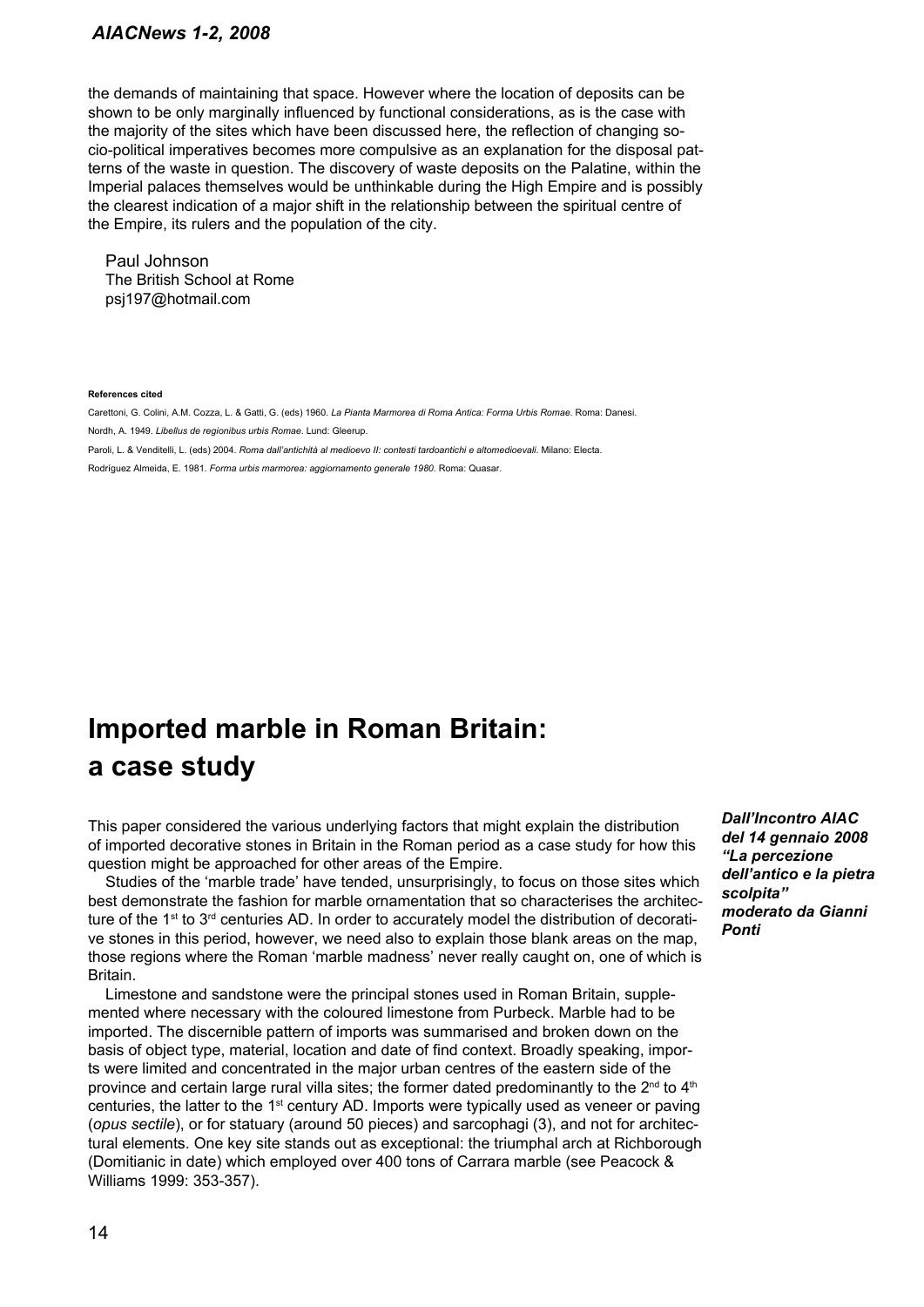Two questions were then posed: how do we explain the fact that such limited quantities of marble appear to have reached Britain; and what factors might determine their distribution, both temporal and spatial, within the province?

The relative wealth and/or remoteness of the province, on their own, it was argued, are unlikely to explain the limited quantities of imports in Britain. All the evidence from both rural and urban sites in the province suggests that the elites of the province were far from impoverished. Furthermore, columns in Pyrenean marble reached Paris in the Roman period – further than much of Britain from the quarries. Instead, we need also to consider the particular way in which marble was used. Blagg's analysis (1990: 13-31) of inscriptions recording dedications in Britain shows that overall investment by local elites in public buildings was rare. Competitive munificence, as Millett (1990: 78-82) has described it, never developed in Roman Britain as it did in many Mediterranean centres. Individuals in Britain were not dedicating much less than their continental contemporaries but they were investing in different things; the kind of contexts in which imported marble (civic buildings, statue groups) was used in Mediterranean cities were rare in Britain. The import of marble, therefore, is linked to patterns of consumption as much as it is to limitations of supply.

As for the distribution of material within the province, a similar combination of factors, both economic and social, was considered. Secondary redistribution of material from major building projects as well as open trade affected this distribution. Principally, however, it was argued that the internal distribution of imported marbles in Britain reflects the patterns of investment by members of the local elite in different areas of the province. Initial investment in rural villas followed by  $2<sup>nd</sup>$  century investment in urban sites was the norm in Britain (see Faulkner 2000). Furthermore, it was shown that the relationship between local elites and the urban centres of a region had a marked effect on patterns of investment. In the Severn valley and the Cotswolds, the hinterland of Gloucester, elites preferred to invest in rural villa contexts (and, after the  $1<sup>st</sup>$  century AD, in statuary), while in the east the colonies at Lincoln and York were never similarly over-shadowed and were far more integrated into local systems of status and display.

Britain was obviously less well placed to import marble in large quantities than areas closer to the Mediterranean but it was also socially and culturally quite different. Rather than reflecting the relative remoteness of the province, although this must have played a role, the distribution of imported stones in Britain, it was argued, is best explained by a variety of factors principally determined by patterns of local investment effected above all by social conditions, access to trade routes, and changes in the availability of marble, all of which changed across both time and space.

Ben Russell

University of Oxford/British School at Rome benjamin.russell@lmh.ox.ac.uk

#### **References cited**

Blagg, T. F. C. (1990). 'Architectural munificence in Britain: the evidence of inscriptions', *Britannia*, 21: 13-31.

Faulkner, N. (2000). *The Decline and Fall of Roman Britain* (Stroud: Tempus).

Millett, M. (1990). *The Romanization of Britain: an essay in archaeological interpretation* (Cambridge: CUP).

Peacock, D. P. S. and D. F. Williams (1999). 'Ornamental coloured marble in Roman Britain: an interim report', in *Archéomatériaux: Marbres Et Autres* 

*Roches. Actes de la IVème Conférence Internationale de l'association pour l'étude des Marbres et autres Roches Utlisés dans le Passé, Bordeaux* 

*– Talence, 9-13 Octobre 1995*, ed. by M. Schvoerer (Bordeaux: Presses Universitaires de Bordeaux).